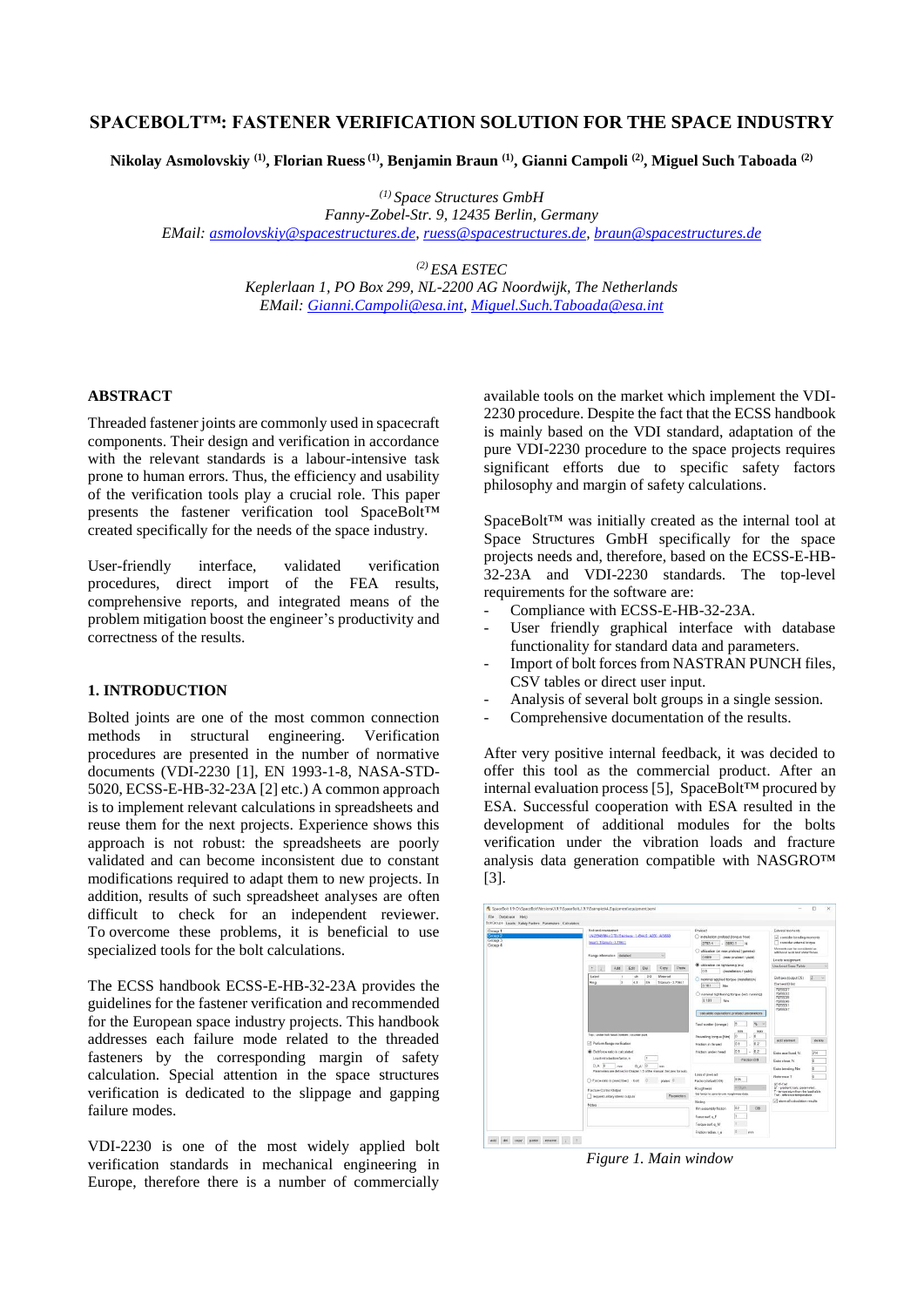Today, SpaceBolt™ helps engineers in a number of companies to design MGSE, electronic and optical units, and satellite structures spanning from CubeSats to large spacecrafts. All customers, and most significantly Airbus Defence and Space, have reported the tool helps to significantly improve the bolt calculation process and increase productivity. The feedback from the community is continuously implemented in the software for its further improvement.

# **2. MAIN ASSUMPTIONS**

Main assumptions in SpaceBolt™ (v.1.9):

- Only concentric joints are considered
- The flanges are considered to be cylindrical
- The chamfers are ignored
- The material parameters are assumed to be temperature independent

These assumptions are valid in most real life applications without significant penalties in accuracy. In order to address the loading eccentricity, the bending moments are transformed into the additional axial bolt force:

$$
F_{A,upd} = |F_A| + \left|\frac{M_B}{0.5D_K}\right|
$$

where

- $F_{A,und}$  resulting axial force
- $M_B$  bending moment
- $F_A$  axial bolt force
- $D_K$  diameter of the compression cone.

## **3. CALCULATION ASPECTS**

A comprehensive description of the calculation procedures implemented in SpaceBolt™ is provided in the reference manual [4]. In this paper some space related aspects are addressed.

#### **3.1. Preload**

SpaceBolt™ allows calculation of the bolts tightened using the torque wrench and the torsion-free methods. Since the preload plays a dominant role in the bolt verification process, there are several methods of the preload control available in the tool:

- Bolt material utilization on tightening
- Bolt material utilization on max preload
- Applied torque (with or without consideration of the prevailing torque)

Preload definition interface depicted in Fig. 3 allows quick assessment of the applied torque and the resulting preload force. Details about the calculated preload are summarized in the analysis report generated by the tool (Fig. 2).

| Bolt<br>group | Tightening torque (wio)<br>running) [Nm] |      | Prevailing (running)<br>Installation torque (with<br>torque [Nm]<br>running) [Nm] |                |           | Preload [N]<br>(room, w/o<br>embedding) |                  | <b>Actual Preload INI</b><br>(embedding+thermal) |                                                   | Max utilization |                |            |
|---------------|------------------------------------------|------|-----------------------------------------------------------------------------------|----------------|-----------|-----------------------------------------|------------------|--------------------------------------------------|---------------------------------------------------|-----------------|----------------|------------|
|               | Nominal                                  | Min  | Max                                                                               | <b>Nominal</b> | Tolerance | Min                                     | Max              | Min                                              | Max                                               | Nominal         | Max<br>preload | Tightening |
| Group 1 N/A   |                                          | 0.00 | 0.00                                                                              | 81.85          | ±5.00%    |                                         |                  |                                                  | 29895 12 60528 30 26868 71 60528 30 38676 83 0.72 |                 |                | 0.85       |
| Group 2 N/A   |                                          | 0.00 | 0.00                                                                              | 3.18           | ±5.00%    | 2783.37                                 | 5580.13          | 2504.36                                          | 5580 13                                           | 3588.42         | 0.67           | 0.80       |
| Group 3 N/A   |                                          | 0.00 | 0.00                                                                              | 10.58          | ±5.00%    | 6418.40                                 | 12879.05 5774.44 |                                                  | 12879.05 8277.43                                  |                 | 0.67           | 0.80       |
| Group 4 N/A   |                                          | 0.00 | 0.00                                                                              | 6.37           | ±5.00%    | 4519.32                                 | 9122.99          | 4063.17                                          | 9122.99                                           | 5840.72         | 0.68           | 0.80       |



*Figure 3. Preload definition interface* 

#### **3.2. Batch (load table) calculations**

Bolt verification for a typical space structure is associated with the large set of calculations due to the following:

- The structure usually includes a number of bolt groups (e.g. for the satellite structure the number of bolt groups can reach several hundred)
- The structure needs to be verified for the set of environments resulting in the multiple load cases (often thousands of load cases).

The bolt forces are recovered from the NASTRAN PUNCH file (either static SOL101 or dynamic SOL111) containing MPCFORCE or ELFORCE output for CBUSH elements. Alternatively, CSV table can be used as the input ensuring compatibility with any FEA solver. The tool also allows superposition of the forces using the load factors tables.

| <b>Margins of safety</b>        |           |                  |     |  |  |  |
|---------------------------------|-----------|------------------|-----|--|--|--|
| Parameter                       |           | Value Element LC |     |  |  |  |
| <b>Tightening yield</b>         | 0.43      | 111              | 101 |  |  |  |
| <b>Tightening ultimate</b>      | 0.61      | 111              | 101 |  |  |  |
| Sliding (min preload)           | $-0.13$   | 114              | 126 |  |  |  |
| Sliding (nominal preload)       | 0.24      | 114              | 126 |  |  |  |
| Gapping                         | 38.19 115 |                  | 114 |  |  |  |
| Thread pull-out (external load) | 39.05     | 115              | 114 |  |  |  |
| Thread pull-out (total load)    | 3.51      | 115              | 114 |  |  |  |
| Shear load yield                | 7.66      | 114              | 109 |  |  |  |
| Shear load ultimate             | 7.79      | 114              | 109 |  |  |  |
| Axial load (applied) yield      | 14.91     | 115              | 114 |  |  |  |
| Axial load (applied) ultimate   | 13.96     | 115              | 114 |  |  |  |
| Axial load (total) yield        | 0.59      | 115              | 114 |  |  |  |
| Axial load (total) ultimate     | 0.69      | 115              | 114 |  |  |  |
| Combined load yield             | 0.56      | 115              | 106 |  |  |  |
| Combined load ultimate          | 0.66      | 115              | 106 |  |  |  |

*Figure 4. Margin of safety summary for the bolt group*

In the session file the user defines the bolt groups and association between the groups and the elements in the FEM. SpaceBolt™ performs the calculation for each requested element and each load realization and aggregates the worst-case results indicating the worst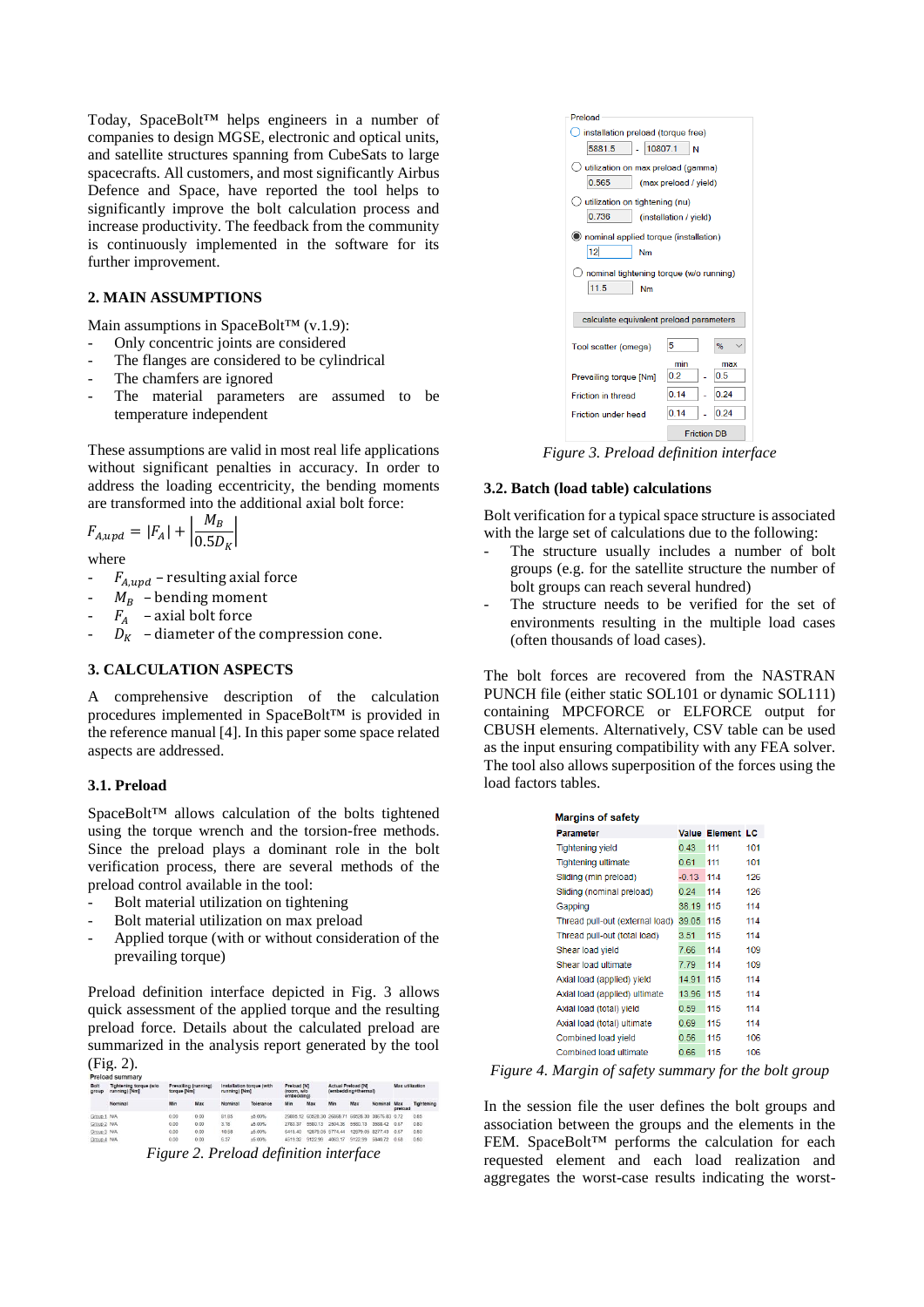case element leading to the minimum margin of safety and corresponding load case as shown in Fig. 4.

This calculation approach helps to significantly reduce the efforts during the verification while reducing the conservatisms or possible mistakes during the loads enveloping traditionally performed during these tasks.

In case the calculation results for all bolts in the particular bolt groups are required, SpaceBolt™ generates the CSV table with all loads and corresponding margins of safety for each bolt and load cases for the bolt groups selected by the user.

## **3.3. Sliding**

The majority of the interfaces in the space structures work as a friction grip carrying the shear load. Therefore, sliding verification is an important aspect during the bolt verification. Margin of safety on sliding is calculated using the following equation:

$$
MoS = \frac{(F_V - (1 - \Phi)F_A) \cdot \mu_S \cdot q}{F_Q \cdot SF} - 1
$$

Where

- $F_V$  preload force
- $\dot{\phi}$  bolt force ratio
- $F_A$  axial bolt force
- $\mu_S$  assembly friction<br>q number of shear f
- number of shear force transmitting interfaces
- $F_Q$  shear force
- $SF$  safety factors.

Slip resistance of the interface greatly depends on the preload force  $F_V$ , however its actual realization is not known. In case if the bolt group is composed of only one or several bolts, minimum preload shall be used for the verification. In certain situations, when the bolt group has many bolts, it is possible to reduce the conservatism by considering nominal preload for the verification. This preload is calculated assuming average friction coefficients in the thread and under the bolt head. This approach can be justified when it is demonstrated that the slippage of an individual bolt only leads to a redistribution of the total shear force but does not cause an overall interface slippage nor lead to other failure modes. In this case the verification can be performed based on the averaged total shear force. This verification is available as a module to the SpaceBolt™ which calculates the resultant shear force for each bolt group and performs the sliding verification assuming the shear force is uniformly redistributed among the bolts in the bolt group.

|         |         |     | Bolt group Max avg shear force Min sliding MoS |                                 |              |    |  |  |
|---------|---------|-----|------------------------------------------------|---------------------------------|--------------|----|--|--|
|         | Value   | LC  |                                                | min preload nominal preload EID |              | LC |  |  |
| Group 1 | 1402.14 |     | $-0.18$                                        | 0.23                            | 70001068 1   |    |  |  |
| Group 2 | 1570.69 | 250 | $-0.28$                                        | 0.09                            | 70001009 250 |    |  |  |
| Group 3 | 1604.30 | 238 | $-0.30$                                        | 0.06                            | 70001020 238 |    |  |  |

*Figure 5. Average shear force sliding verification report*

## **2.4. Fracture control outputs (NASGRO)**

To support fracture analysis for the critical interfaces, SpaceBolt™ provides the unitary stress outputs which can be combined with the load spectrum in order to generate the fatigue stress spectrum compatible with NASGRO™. The steps are schematically shown in Fig. 6.



*Figure 6. Fracture control output steps*

Unitary stresses are generated for the following crack models (in accordance with NASGRO nomenclature):

- Bolt shank (SC07, SC14)
- Male thread (SC08)
- Female thread (SC09)
- Bolt head fillet (SC07, SC14)

#### **3.4. Flange information and simplifications**

SpaceBolt™ offers two methods of flange information input: the user can input information for each flange individually (material, dimensions) as shown in Fig. 7 or provide averaged flange parameters as shown in Fig. 8.



*Figure 7. Detailed flange input*

| <b>Flange information</b><br>simplified |     |                          |  |  |  |  |  |
|-----------------------------------------|-----|--------------------------|--|--|--|--|--|
| Clamped length, L K                     |     | mm                       |  |  |  |  |  |
| Equivalent CTE                          | 8.6 | $10^\circ - 6K$          |  |  |  |  |  |
| Hole diameter dh                        | 6.4 | mm                       |  |  |  |  |  |
| Arm of the force. DK                    | 10  | mm (bending moment calc) |  |  |  |  |  |
| Force ratio at the bolt                 | 0.3 |                          |  |  |  |  |  |
| Force ratio at the plates               | 0.7 |                          |  |  |  |  |  |

*Figure 8. Simplified flange input*

When the detailed flange input is provided, SpaceBolt™